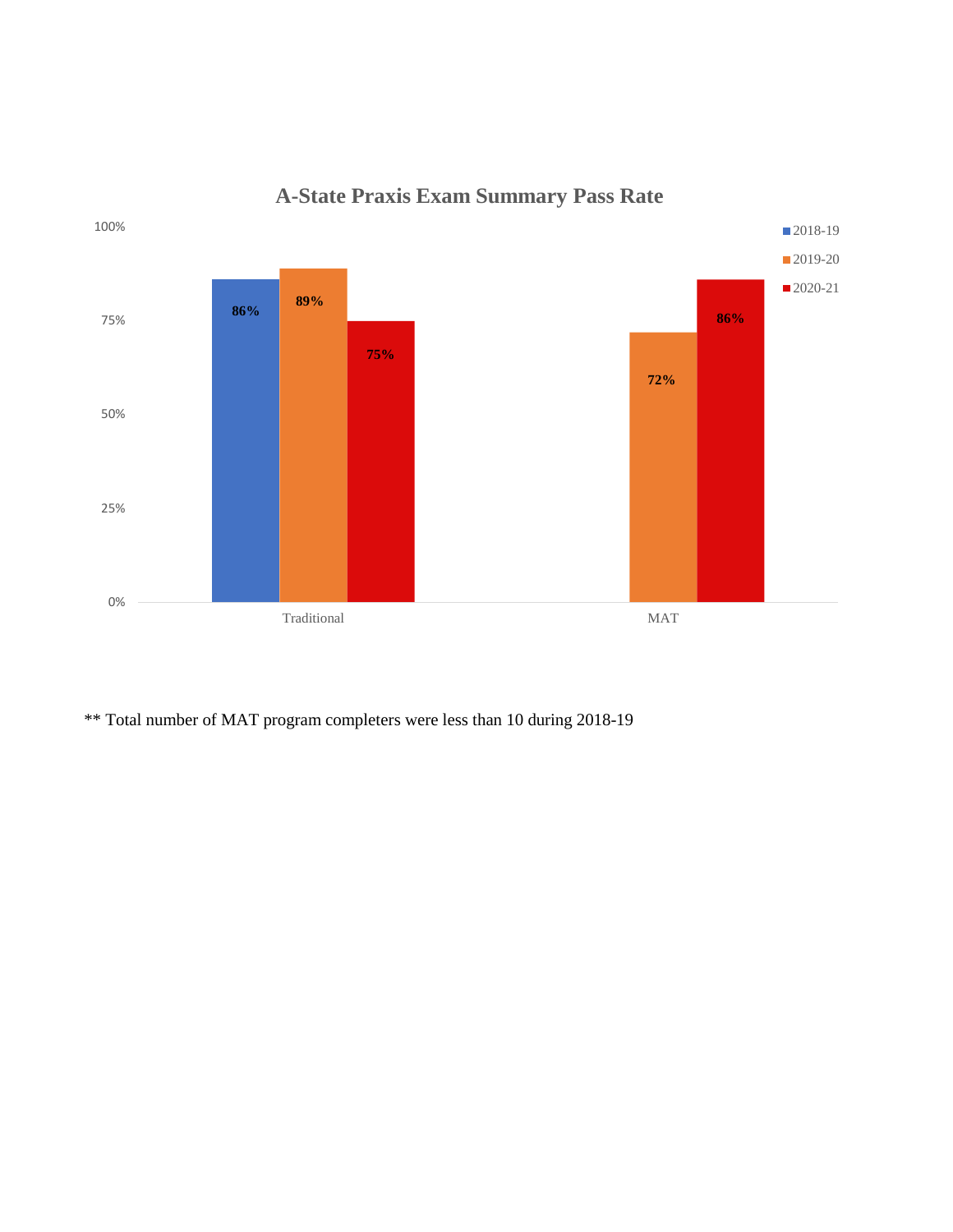## **Highlight of the Arkansas State University Title II Report for Teacher Education Graduates in the Traditional Programs 2020-2021**

| Category/Area                                       | <b>Number</b><br><b>Taking</b><br><b>Assessment</b> | <b>Number</b><br><b>Passing</b><br><b>Assessment</b> | <b>A-State</b><br><b>Pass Rate</b> | <b>Statewide</b><br><b>Pass Rate</b> |
|-----------------------------------------------------|-----------------------------------------------------|------------------------------------------------------|------------------------------------|--------------------------------------|
| Elementary Education Reading Lang Arts (5002)       | 57                                                  | 54                                                   | 95%                                | 94%                                  |
| Elementary Education Mathematics (5003)             | 58                                                  | 55                                                   | 95%                                | 92%                                  |
| Elementary Education Social Studies (5004)          | 58                                                  | 51                                                   | 88%                                | 85%                                  |
| <b>Elementary Education Sciences (5005)</b>         | 57                                                  | 54                                                   | 95%                                | 88%                                  |
| Middle School English Language Arts (5047)          | 10                                                  | 7                                                    | 70%                                | 64%                                  |
| Middle School Mathematics (5169)                    | 9                                                   | $\ast\ast$                                           | $**$                               | 78%                                  |
| Middle School Science (5442)                        | 9                                                   | $**$                                                 | $**$                               | 77%                                  |
| Middle School Social Studies (5089)                 | 7                                                   | $**$                                                 | $**$                               | 85%                                  |
| Principles of Learning & Teaching: K-6 (5622)       | 46                                                  | 41                                                   | 89%                                | $-$                                  |
| Principles of Learning & Teaching 5-9 (5623)        | 16                                                  | 15                                                   | 94%                                |                                      |
| Principles of Learning & Teaching 7-12 (5624)       | 42                                                  | 37                                                   | 88%                                |                                      |
| Agriculture (5701)                                  | $\overline{2}$                                      | $**$                                                 | $**$                               | 96%                                  |
| Art Content Knowledge (5134)                        | $\overline{4}$                                      | $\ast\ast$                                           | $**$                               | 94%                                  |
| English Language Arts: Content & Analysis (5039)    | 10                                                  | 7                                                    | 70%                                | 87%                                  |
| Health & PE: Content Knowledge (5857)               | 8                                                   | $**$                                                 | $**$                               | 85%                                  |
| Mathematics: Content Knowledge (5161)               | 8                                                   | $\ast\ast$                                           | $\ast\ast$                         | 52%                                  |
| Music Content Knowledge (0113)                      | 16                                                  | 14                                                   | 88%                                | 93%                                  |
| Special Ed.: Core Knowledge and Applications (5354) | 3                                                   | $**$                                                 | $**$                               | 98%                                  |
| Special Ed. Fundamental Subjects (5511)             | $\overline{2}$                                      | **                                                   | $**$                               | 95%                                  |
| Social Studies Content & Interpretation (5086)      | 12                                                  | 9                                                    | 75%                                | 85%                                  |
| Spanish: World Language (5195)                      | $\mathbf{1}$                                        | $**$                                                 | $\ast\ast$                         | $\ast\ast$                           |
| Foundations of Reading: (ESP0090)                   | 54                                                  | 39                                                   | 72%                                | 82%                                  |

\*\* Title II rules do not require areas with less than 10 test takers to be reported